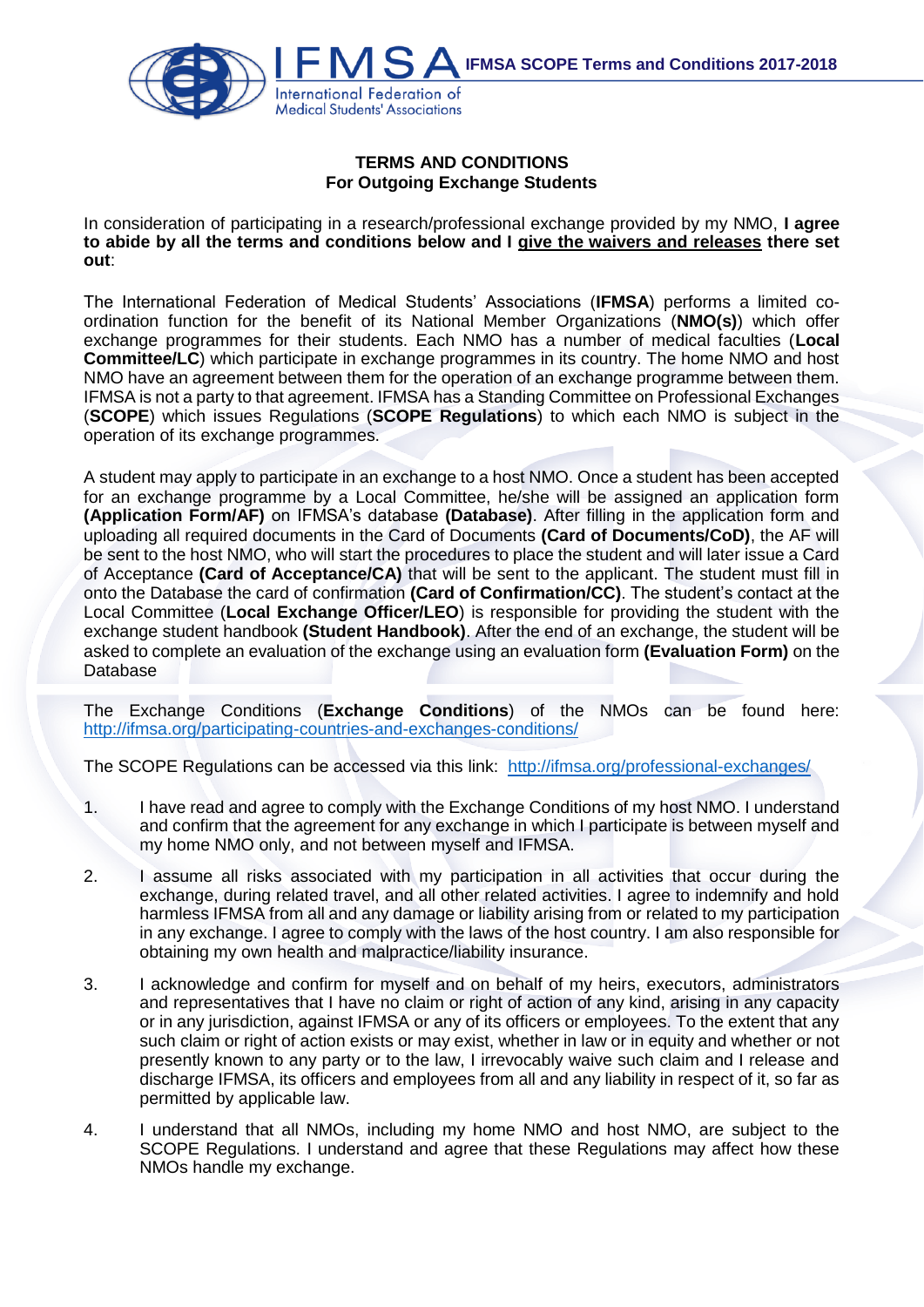

- 5. I agree that I am responsible for all fees set by my home NMO for the exchange and that I will pay them in a timely manner, and that all fees are non-refundable except as may be approved by my home NMO.
- 6. I agree that I am responsible for sending in my Application Form by the deadlines placed by my home NMO and as stated in the Exchange Conditions of my desired host NMO.
- 7. I agree that it is highly important for me to attend any pre-departure training organized by my home NMO or Local Committee, to be fully prepared for my exchange.
- 8. I agree that, once I am given access to the Application Form on the IFMSA Database:
	- my application will be made to the country affiliated with my AF. Any changes in my country choice after this point are subject to my home NMO's approval.
	- the host NMO will seek to host my exchange during my desired period, but that the exchange period is subject to the applicable Exchange Conditions, and to the final approval of the host NMO.
	- my choice of Local Committee and city, as well as choice of department are not guaranteed.
- 9. I agree that I must submit/upload required documents, including the AF, CC and CoD, by the deadlines indicated in the applicable Exchange Conditions, and within deadlines set by my home NMO or Local Committee/LEO.
- 10. I understand that the host NMO must send the CA to me at the latest 8 weeks prior to the beginning of my exchange period. If I do not receive the CA nor any communication or information regarding my exchange at the latest 6 weeks prior to the exchange period, my home NMO has the right to cancel the exchange and another period may be offered.
- 11. I agree that I am responsible for meeting all passport and immigration requirements of the country in which my exchange will take place. Any difficulties caused by failure to review and meet these requirements are my responsibility and not those of my home NMO, my host NMO or IFMSA.
- 12. I understand that I must submit/upload the Card of Confirmation no later than 4 weeks before the start of my exchange (or, if later, no later than 4 weeks after the issue date of my CA). If my CC is not so received, I understand that the host NMO has the right to cancel the exchange. Any exceptions to this rule must be agreed upon between my home and host NMOs.
- 13. I understand that I should fill out the Evaluation Form on the Database after it becomes available during the 3rd week of my exchange, and before the exchange is completed.
- 14. In order to receive a certificate confirming that I have completed the exchange, I must:
	- Attend at least 80% of the exchange for its duration.
	- Fulfil the exchange requirements of the home and host NMOs.
	- Fill out the Evaluation Form.
	- Fill out the required parts of the Students' Handbook.
- 15. I am responsible for seeking credit for the exchange from my university. I am also responsible for notifying my Local Committee/LEO of any additional documents required for receiving credit, and the deadlines for receiving these documents. Approval and completion of any of these documents are not the responsibility of either NMO or IFMSA, and refusal of such approval does not provide grounds for reimbursement.
- 16. I understand that the host NMO is responsible for providing any required invitation letter or other documents required to issue my visa if needed. However, I agree that I am responsible for requesting all such documents from the host NMO, at the latest 2 months prior to the start of my exchange. If hard copies are needed, I agree that I am responsible for requesting such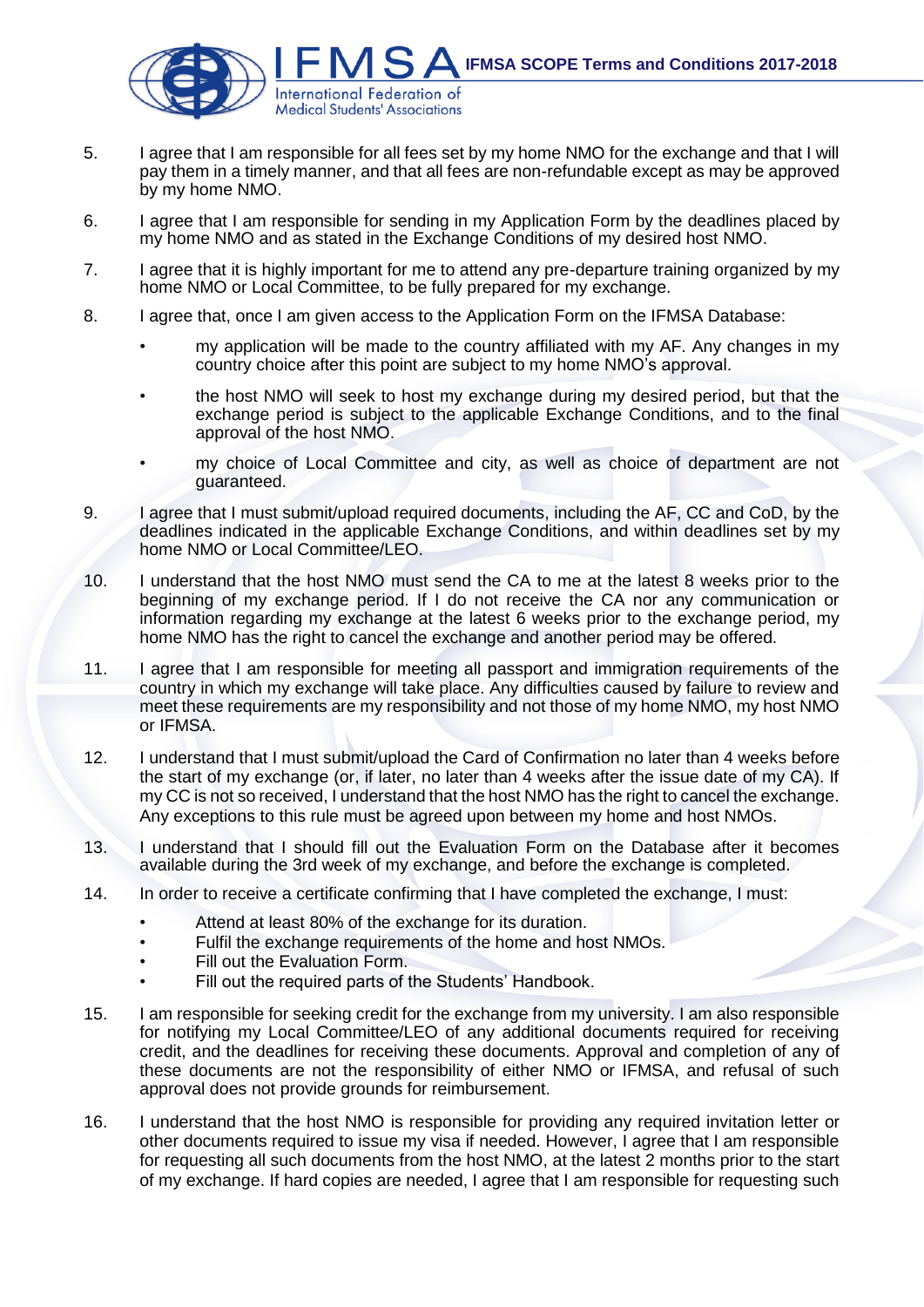

documents from the host NMO at the latest 2 months prior to the IFMSA March Meeting, or the IFMSA August Meeting [if my exchange is to start after March], in the year of my exchange, otherwise I will be responsible for paying the mailing fees.

- 17. I will strictly follow policies and regulations of the hosting hospital, laboratory, university and/or all affiliated institutions that do not contradict the applicable Exchange Conditions. Failure to do so may result in cancellation of the remaining period of the exchange and losing all my rights without compensation.
- 18. I agree to uphold patient confidentiality at all times during my exchange.
- 19. I understand that I must have adequate knowledge of the English language, of the native language of the host country, or the language agreed upon by both NMOs for my exchange, otherwise I can be refused entry to the host country and excluded from the exchange program. In that case, I will be held responsible for all fees and costs related to the exchange and will not receive any reimbursement.
- 20. If the host NMO/LC does not fulfil its obligations, I understand that I must discuss the problems with my LEO, my tutor, and/or my Local Committee immediately upon encountering the problem. If the problem is not being addressed within a week of the problem's onset, I should contact my National Exchange Officer/National Officer on Research Exchange as well, if the LEO has not done so.
- 21. I understand that I will not be expected to pay additional costs to the host NMO unless indicated in the applicable Exchange Conditions. If such payment is requested, I am expected to contact my LEO as soon as possible.
- 22. Any concerns I have regarding compensation and complaints must be made directly to my home NMO. My home NMO may choose at its discretion to follow up on the case by using IFMSA channels in accordance with IFMSA bylaws.
- 23. I accept responsibility for any losses caused by my failure to comply with any of the applicable Exchange Conditions and these terms and conditions.
- 24. I understand that IFMSA is not bound by any waivers or consents, nor responsible for any instructions or communications, made or given by my NMO.
- 25. If any provision or part of these terms and conditions is found to be unenforceable, all other provisions will remain in full force and effect.
- 26. These terms and conditions and any dispute or claim (including non-contractual disputes or claims) arising out of or in connection with them or their subject matter, shall be governed and construed in accordance with the laws of England and Wales.
- 27. By participating in an exchange programme, I agree that the courts of England and Wales shall have exclusive jurisdiction to settle any disputes (including non-contractual disputes or claims) which may arise out of or in connection with these terms and conditions or their subject matter. Nothing contained in this clause shall limit IFMSA's right to take proceedings in any other court of competent jurisdiction.
- 28. My continuing with the application process for an exchange programme also represents my acceptance of these terms and conditions.